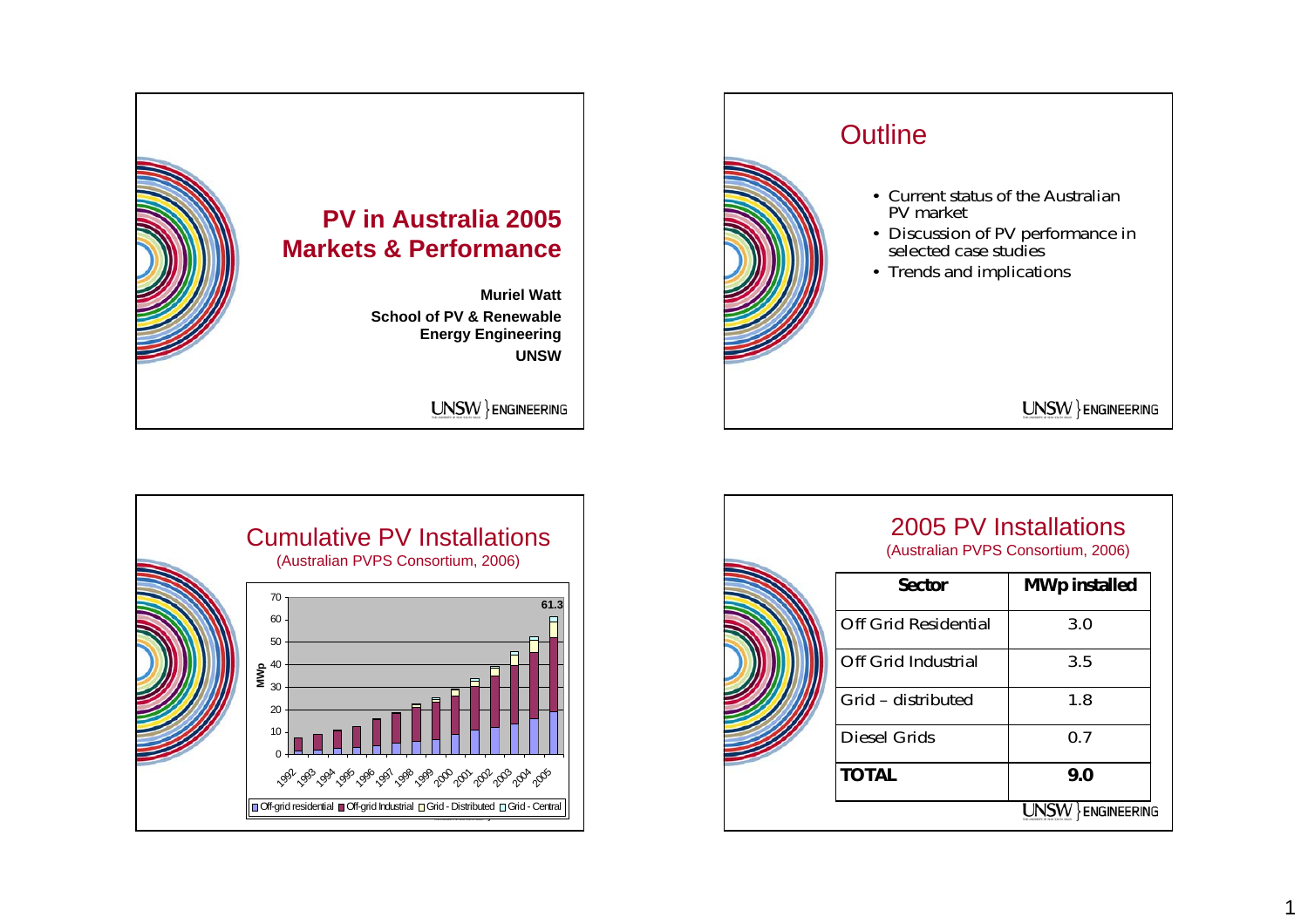





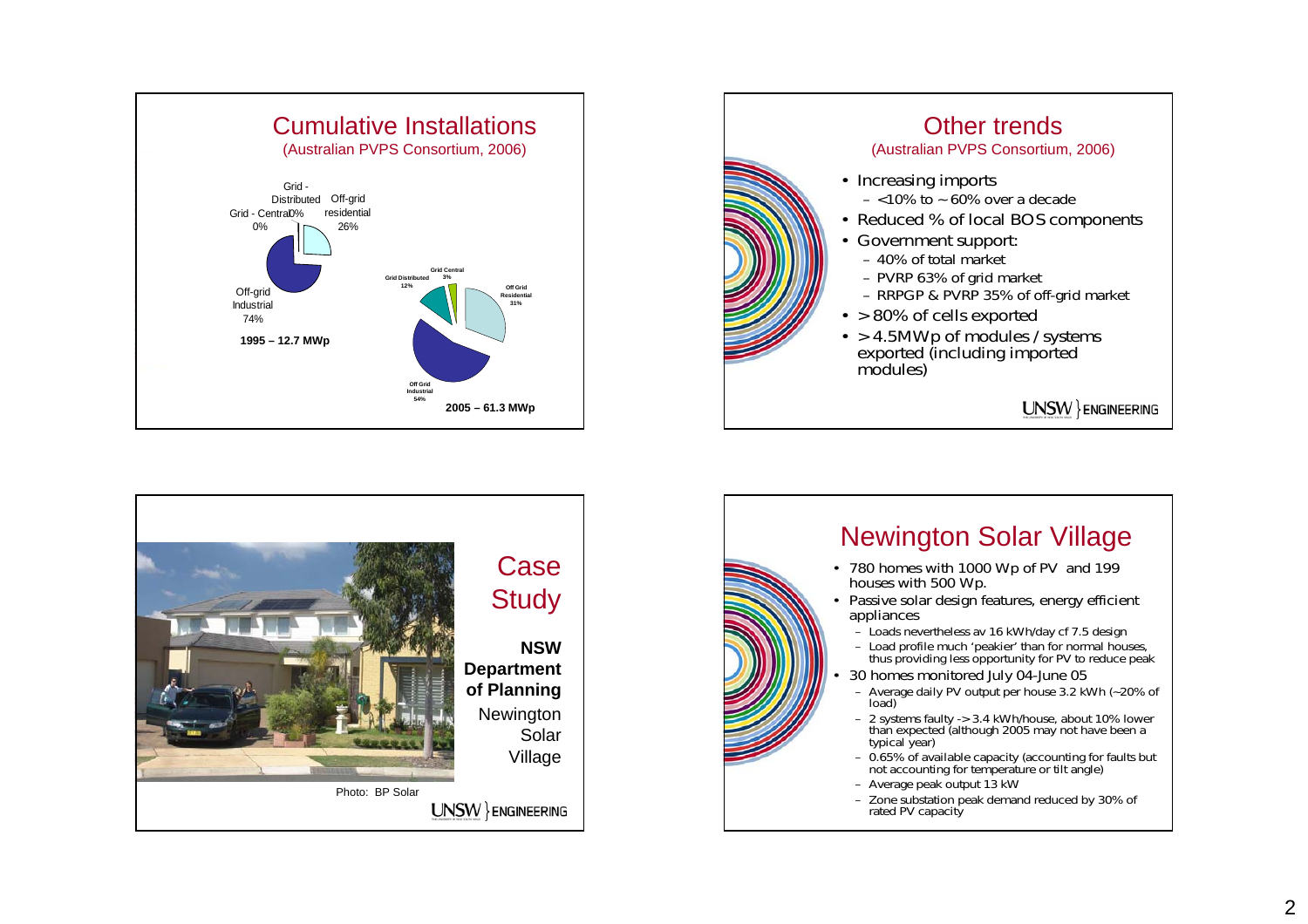



## Relationship between electricity use and temperature, Newington



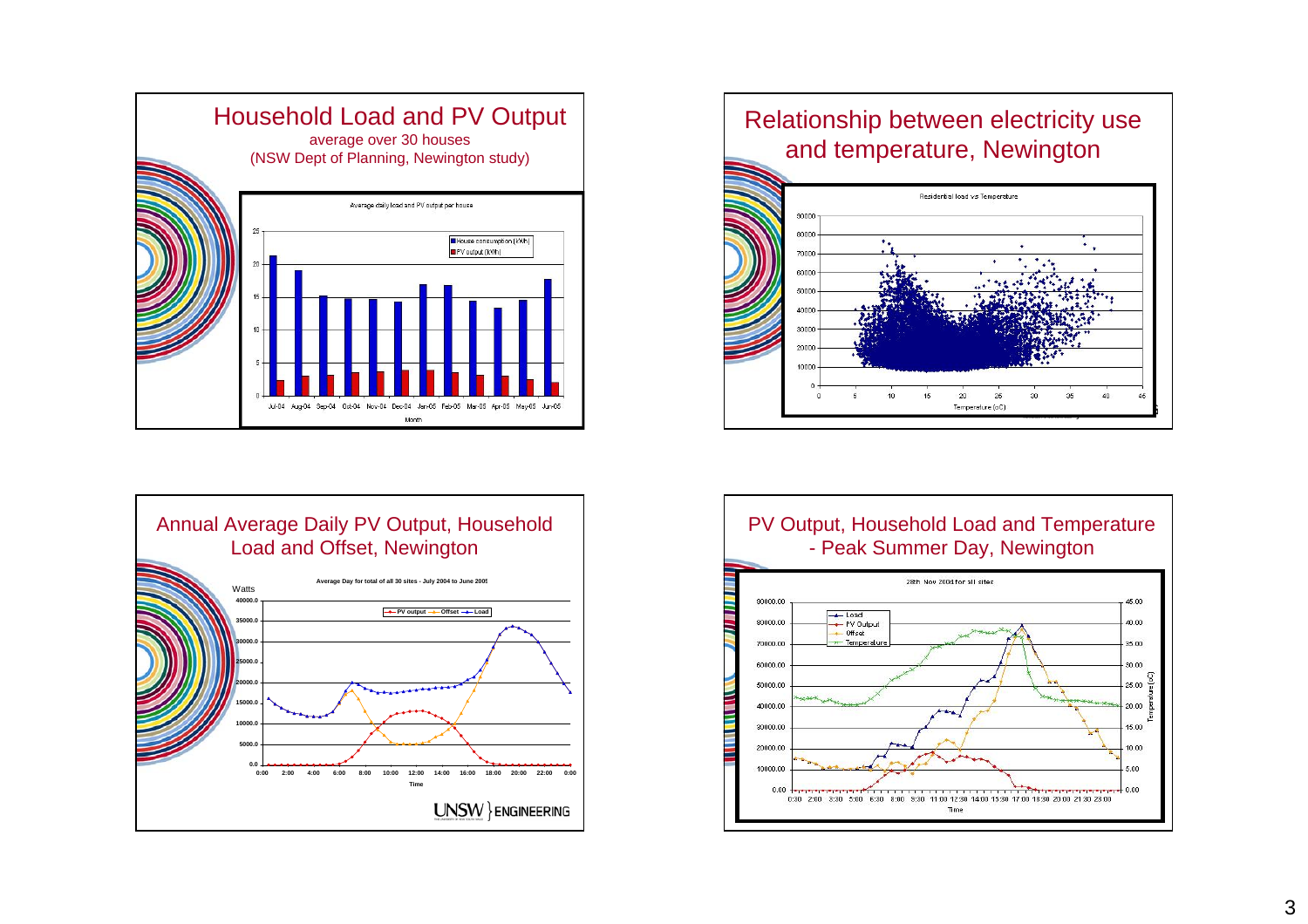







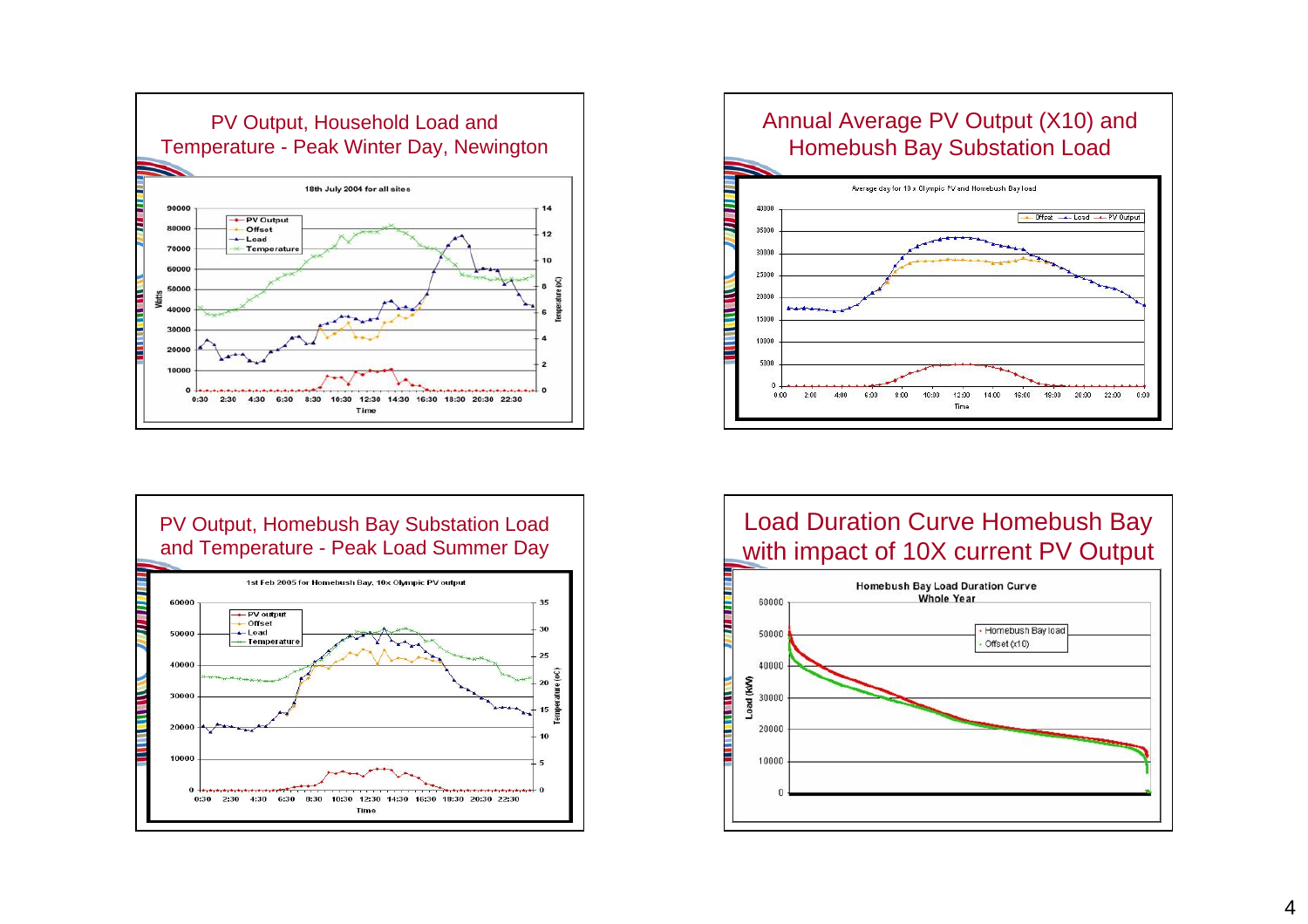